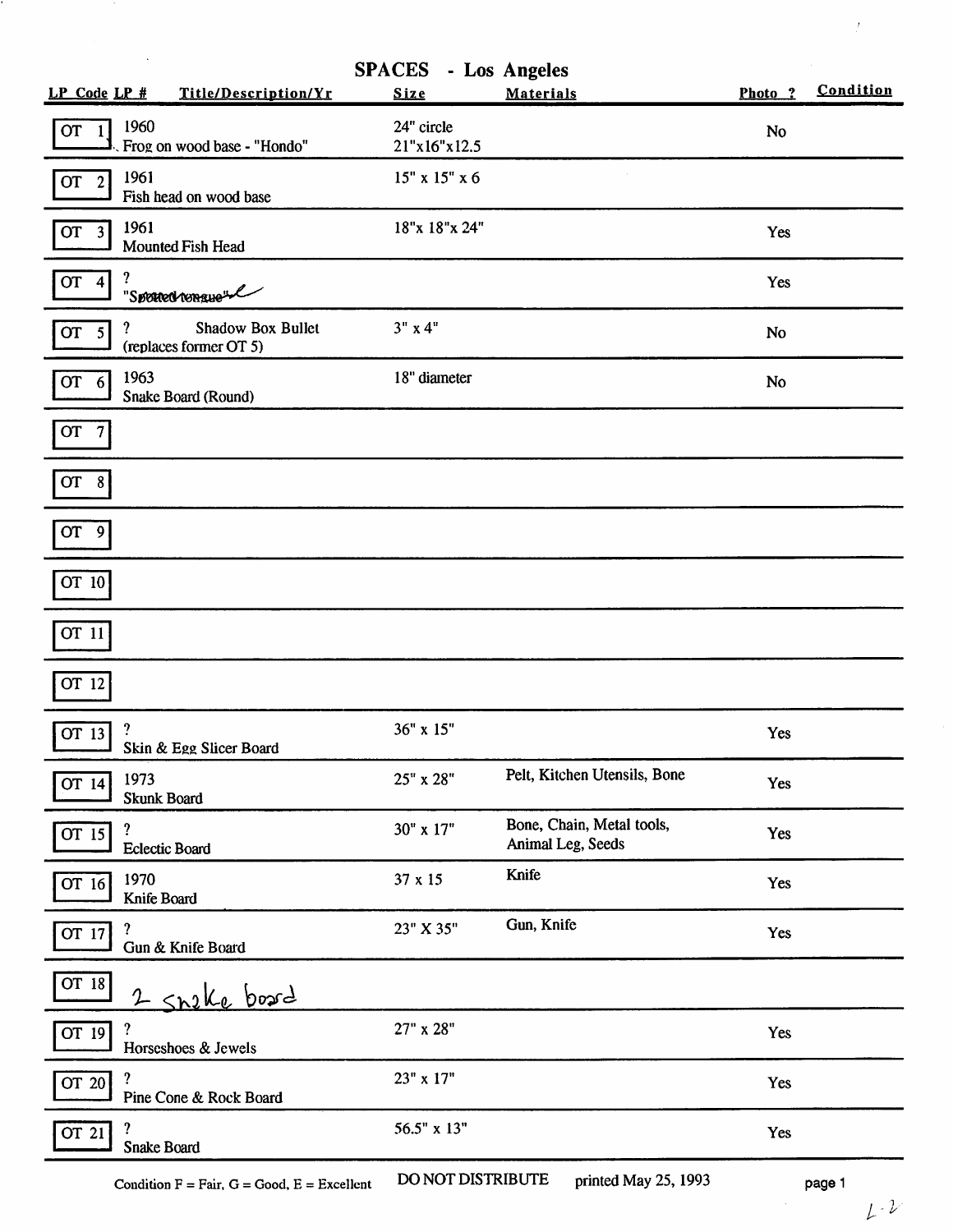|                                                  |                                  |              | <b>SPACES</b> - Los Angeles |           |           |
|--------------------------------------------------|----------------------------------|--------------|-----------------------------|-----------|-----------|
| $LP$ Code $LP$ #                                 | Title/Description/Yr             | Size         | <b>Materials</b>            | Photo ?   | Condition |
| ?<br>OT 22                                       | Shell Board w/Obsidian           | 34" x 10.5"  |                             | Yes       |           |
| ?<br>OT 23                                       | BB Gun & Snake Cane Board        | 52" x 24.5"  |                             | Yes       |           |
| 1970<br>OT 24<br>Net Board                       |                                  | 40" x 11"    |                             | Yes       |           |
| $\overline{OT}$ 25                               |                                  |              |                             |           |           |
| $\overline{\mathbf{r}}$<br>OT 26                 | Skull & Sabre Board              | 13" x 30"    |                             |           |           |
| OT 27                                            |                                  |              |                             |           |           |
| OT 28                                            |                                  |              |                             |           |           |
| OT 29                                            |                                  |              |                             |           |           |
| OT 30                                            |                                  |              |                             |           |           |
| $\overline{\text{OT}}$ 31                        |                                  |              |                             |           |           |
| OT 32                                            |                                  |              |                             |           |           |
| OT 33                                            |                                  |              |                             |           |           |
| OT 34                                            |                                  |              |                             |           |           |
| ?<br>OT 35                                       | Gun & Knife Board                | 11"x 3"x 13' |                             | <b>No</b> |           |
| $\boldsymbol{\mathcal{C}}$<br>$\overline{OT}$ 36 | <b>Giant Knife Board</b>         | 99" x 15     |                             | Yes       |           |
| ?<br>$\overline{OT}$ 37                          | Gun & Knife Board                | 12" x 15'    |                             | No        |           |
| OT 38                                            |                                  |              |                             |           |           |
| ?<br>OT 39                                       | Gun & Knife Board on Heavy Plank | 38"x 62"     |                             | Yes       |           |
| OT 40                                            |                                  |              |                             | Yes       |           |
| OT 41                                            |                                  |              |                             | Yes       |           |
| OT 42                                            |                                  |              |                             | Yes       |           |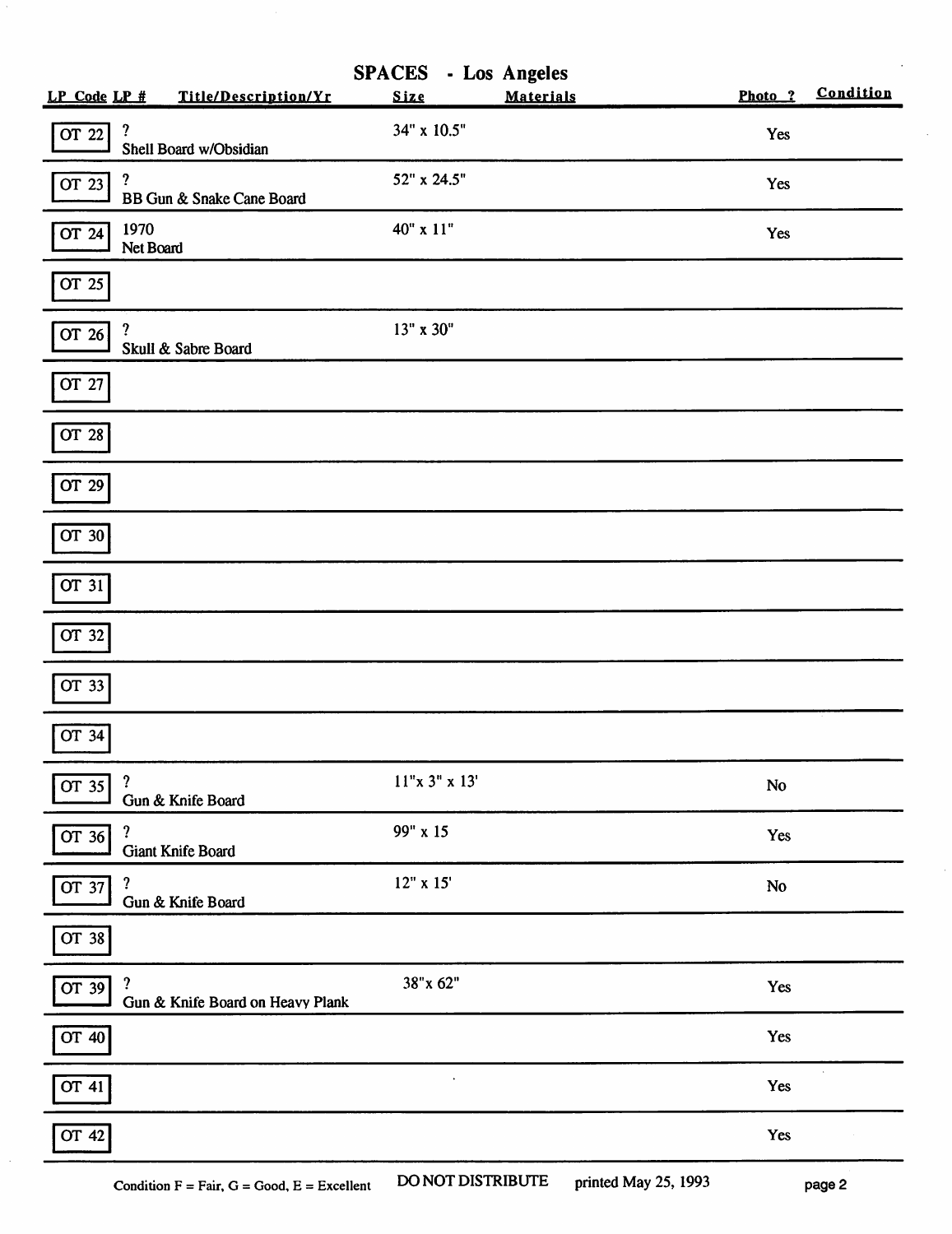| $LP$ Code $LP$ #                       | Title/Description/Yr                       | <b>SPACES</b> - Los Angeles<br>Size | <b>Materials</b> | Photo ?   | Condition |
|----------------------------------------|--------------------------------------------|-------------------------------------|------------------|-----------|-----------|
| 1968<br>OT 43<br><b>Bear Board</b>     |                                            | 80" x 91.5"                         |                  | Yes       |           |
| <b>OT 44</b>                           |                                            |                                     |                  | Yes       |           |
| OT 45                                  |                                            |                                     |                  | Yes       |           |
| 1964<br>OT $46$                        | Knife & Gun Board                          | 40" x 50'                           |                  | No        |           |
| 1964<br>OT 47                          | Knife & Gun Board                          | 36" x 70'                           |                  | <b>No</b> |           |
| OT 48                                  |                                            |                                     |                  | Yes       |           |
| 1965<br>OT 49                          | Trapper John w/Wire Cage                   | $5' \times 5' \times 72''$          |                  | <b>No</b> |           |
| OT 50                                  |                                            |                                     |                  | Yes       |           |
| 1968<br>OT 51                          | Memory Board & Horse Shoes & Flask         | 52" x 27.5"                         |                  | Yes       |           |
| OT $52$                                |                                            |                                     |                  | Yes       |           |
| ?<br>OT 53                             | Gun & Holster Board                        | 35" x 64"                           |                  | Yes       |           |
| ?<br>OT 54                             | Gun & Sword Board                          | 45" x 22.5"                         |                  | Yes       |           |
| OT 55                                  |                                            |                                     |                  | Yes       |           |
| OT 56                                  |                                            |                                     |                  | Yes       |           |
| OT 57                                  |                                            |                                     |                  | Yes       |           |
| OT 58                                  |                                            |                                     |                  | Yes       |           |
| 1961<br>OT 59                          | Photo Frame w/Guns                         | 61" x 26"                           |                  | Yes       |           |
| ?<br>$\overline{OT}$ 60<br>Knife Board |                                            | 15.25 x 37.25                       |                  | Yes       |           |
| 1965<br>S                              | 1965<br>Life-Seulature Plaques -"Lorraine" | $15" \times 10'/2 \times 8$         |                  | Yes       |           |
| 1965<br>$\mathbf{2}$<br>S              | Life Sculpture Plaques - "Clifford"        | $15"$ x $11"$                       | Painted concrete | Yes       |           |
| 1965<br>${\mathsf S}$<br>3             | Life Sculpture Plaques - "Louise"          | 15" x 11"                           | Painted concrete | Yes       |           |
|                                        |                                            |                                     |                  |           |           |

 $\ddot{\phantom{0}}$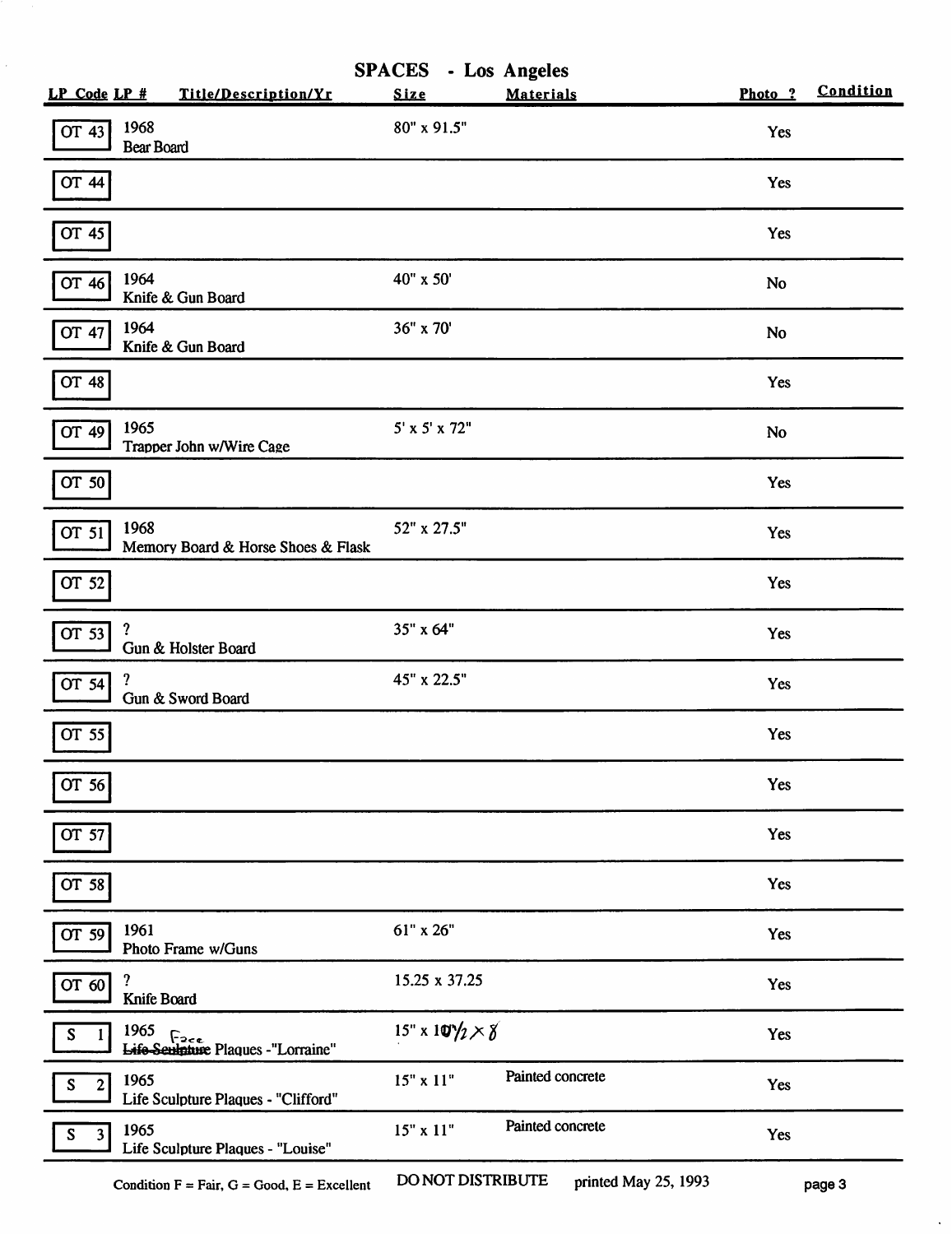|                                                              | <b>SPACES</b> - Los Angeles |                                  |            |           |
|--------------------------------------------------------------|-----------------------------|----------------------------------|------------|-----------|
| Title/Description/Yr                                         | Size                        | <b>Materials</b>                 | Photo ?    | Condition |
| 1965<br>Life Sculpture Plaques - "Rosemarie"                 | $15" \times 11"$            | Painted concrete                 | <b>Yes</b> |           |
| 1964<br>Life Mask Plaques - "Marianne Ehn"                   | $15"$ x $11"$               | Painted concrete                 | Yes        |           |
| 1963<br>Life Mask Plaques - "Connie Phillips"                | $15"$ x $11"$               | Painted concrete                 | Yes        |           |
|                                                              |                             |                                  |            |           |
| 1962<br>Life Sculpture Plaques -<br>Uncle Oscar w/Gold Teeth | 17" x 12"                   | Painted concrete                 | Yes        |           |
| 1965<br>Old Trapper as one eyed bandit                       | $17" \times 12"$            | Painted concrete                 | Yes        |           |
| 1964<br>Life Mask Plaques - "John's Wife"                    | 15" x 11"                   | Painted concrete                 | Yes        |           |
| 1972<br>Carmen Miranda                                       |                             |                                  | Yes        |           |
| 1970<br>Lorraine w/Braid                                     | 14" x 30"                   | Painted concrete                 | Yes        |           |
| Life Mask Plaques - "Self Portrait"                          | 15" x 11"                   | Painted concrete                 | Yes        |           |
| Unknown Lady Plaque<br>(Former Babs #14)                     | $11' \times 17"$            | Painted concrete - Burgandy hair | <b>No</b>  |           |
| 1970<br>Lorraine w/Rose Braid                                | 14" x 30"                   | Painted concrete                 | Yes        |           |
| Hands & Arms                                                 | Life size                   | Painted concrete - skin color    | <b>No</b>  |           |
| ?<br>Box of feet                                             | Life size                   | Painted concrete - skin color    | <b>No</b>  |           |
| ?<br>Lorraine w/Hair                                         | 14" x 36"                   | Painted concrete                 | <b>No</b>  |           |
| Judy - blond gr & daughter                                   |                             |                                  | Yes        |           |
| Life Sculpture Plaques - Steve Life mask                     | $6"$ x $7"$                 | Green - Painted concrete         | <b>No</b>  |           |
| ?<br>Life Sculpture Plaques - Steve Life mask                | 6" x 7"                     | Red - Painted concrete           | <b>No</b>  |           |
| Lorraine w/Braids                                            | 20" x 30"                   | Painted concrete                 | Yes        |           |
| Life Mask Plaques - "Judy & Guns"                            | 18" dia                     | Painted concrete                 | Yes        |           |
| 1968<br>Mary Esther OT's Wife                                | $\overline{?}$              | Painted concrete                 | Yes        |           |
|                                                              | $LP$ Code $LP$ #            |                                  |            |           |

 $\ddot{\phantom{a}}$ 

N